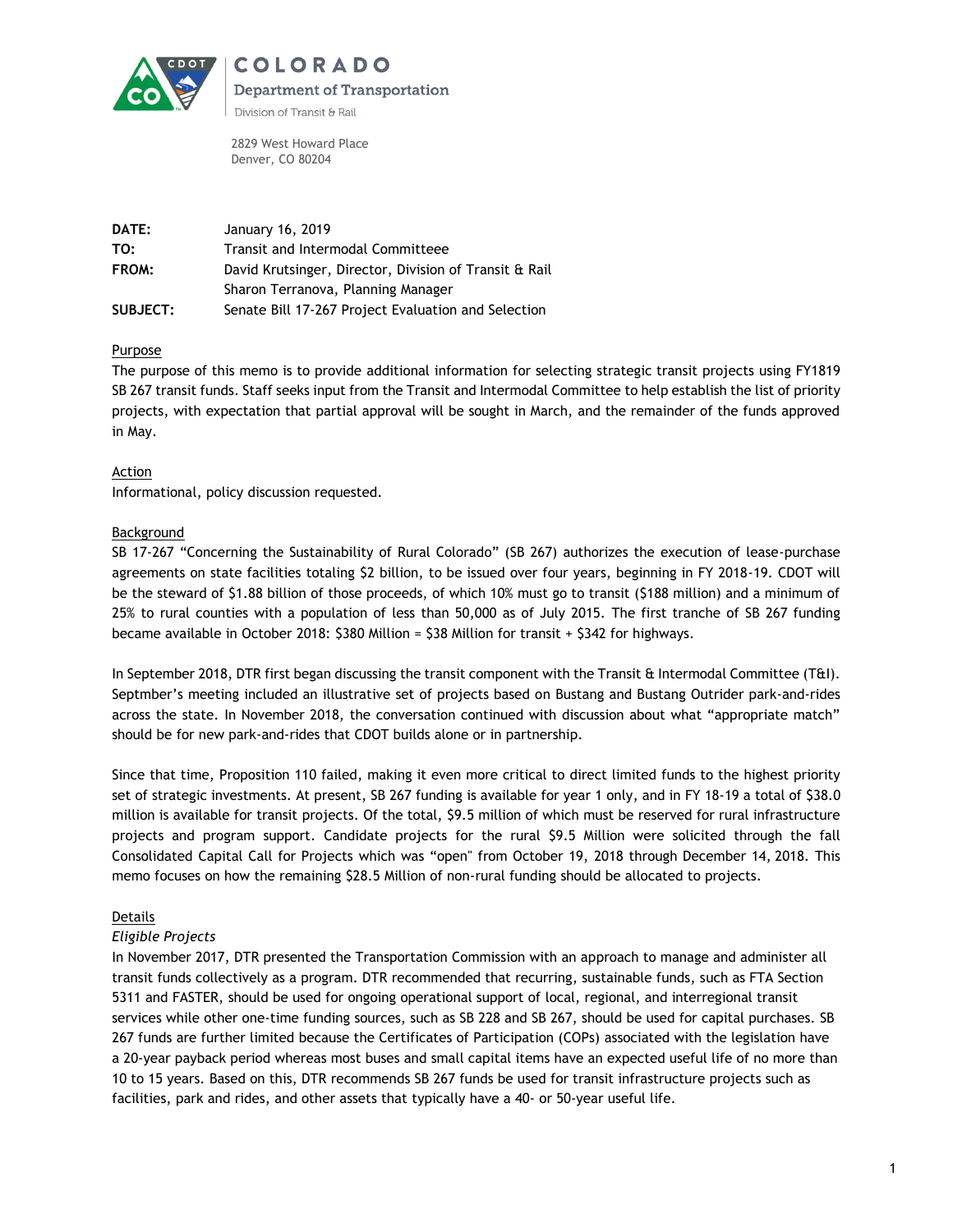# *Selection Criteria*

The following criteria were presented in September 2018, and this version provides additional detail to guide future project evaluation.

- Project Readiness
	- The project has already undergone a significant level of planning.
	- The project is ready to proceed to construction in the short term (0-18 months)
	- The project may be combined with another project to achieve cost savings (i.e. highway + transit at the same time, or fiber installation + transit at the same time)
- Strategic Nature
	- The project is of regional or statewide significance or is part of a statewide programmatic need.
	- There is local financial support in the form of matching funds for construction and/or on-going maintenance of the investment.
	- This project is highly correlated to selection criteria for competitive grant funding such as Federal TIGER, INFRA, BUILD, or other programs makes
- Planning Support
	- The project is supported by relevant planning documents (Transit Development Program, Intercity Bus Plan, corridor NEPA documents)
	- The planning documents conclude that there is "good" ridership improvement (where applicable) for this project, meaning better than average or higher than industry norms for this project type.
	- The planning documents conclude that there are sufficient travel time savings (translates to cost savings) and/or travel time reliability (translates to customer confidence) for the project.
- Statewide Transit Plan Goal Areas
	- Supports statewide plan goal areas of system preservation / state of good repair.
	- Supports mobility/accessibility improvements with documentation about riders or needs served
	- Supports transit system development and partnerships benefitting customer connectivity
	- Supports environmental stewardship of cleaner air, lower energy use, and/or reduces waste.
	- Supports economic vitality by increasing employment, inducing investment, or reducing other social costs.
	- Supports safety of transit users, whether on the vehicle, or accessing the transit services through auto-access (park and rides) or non-motorized access (pedestrian/bicycle connections)
- Supports Statewide System
	- Makes meaningful connections with other services, completing a network.
	- Serves needs throughout the state
	- More activity centers are served: hospital/medical, military installations, downtowns, shopping centers, human or veteran service locations.

### *Determine the Appropriate Mix, "Program," or "Portfolio" of Projects*

Several different options may be considered to establish the preferred list of projects. For example, CDOT may choose a set of projects consisting entirely of CDOT Park-n-Rides. Another option might be that the mix of projects is some combination of CDOT Park-n-Rides with other CDOT transit capital projects (i.e. transit centers, maintenance facilities, operational street or highway ramp improvements). A third option might be that the list is some mix of CDOT projects and local agency partner projects in which CDOT has some stake. Examples of Partner Agency Projects include: RFTA Maintenance Facility, Colorado Springs Downtown Transit Center, Rifle park-and-ride, Thornton Slip-Ramp Rebuild and the Pueblo Rail Station. The table below is illustrative of the types of projects and groupings that could be considered and selected by CDOT. Please note that these projects, while planned, have not yet been programmed. Staff would like to gauge the  $T \& I$  Committee's support for the options.

Should the legislative and financial environment suggest that three additional years of SB 267 will be funded, CDOT DTR staff would evolve the year-by-year selection process into more of a "Portfolio Management" process. Portfolio management would look at individual projects (i.e. a single park-and-ride, or a single maintenance facility, etc.), in the context of all projects proposed for that project type (i.e. all park-and-rides, all maintenance facilities, etc.).